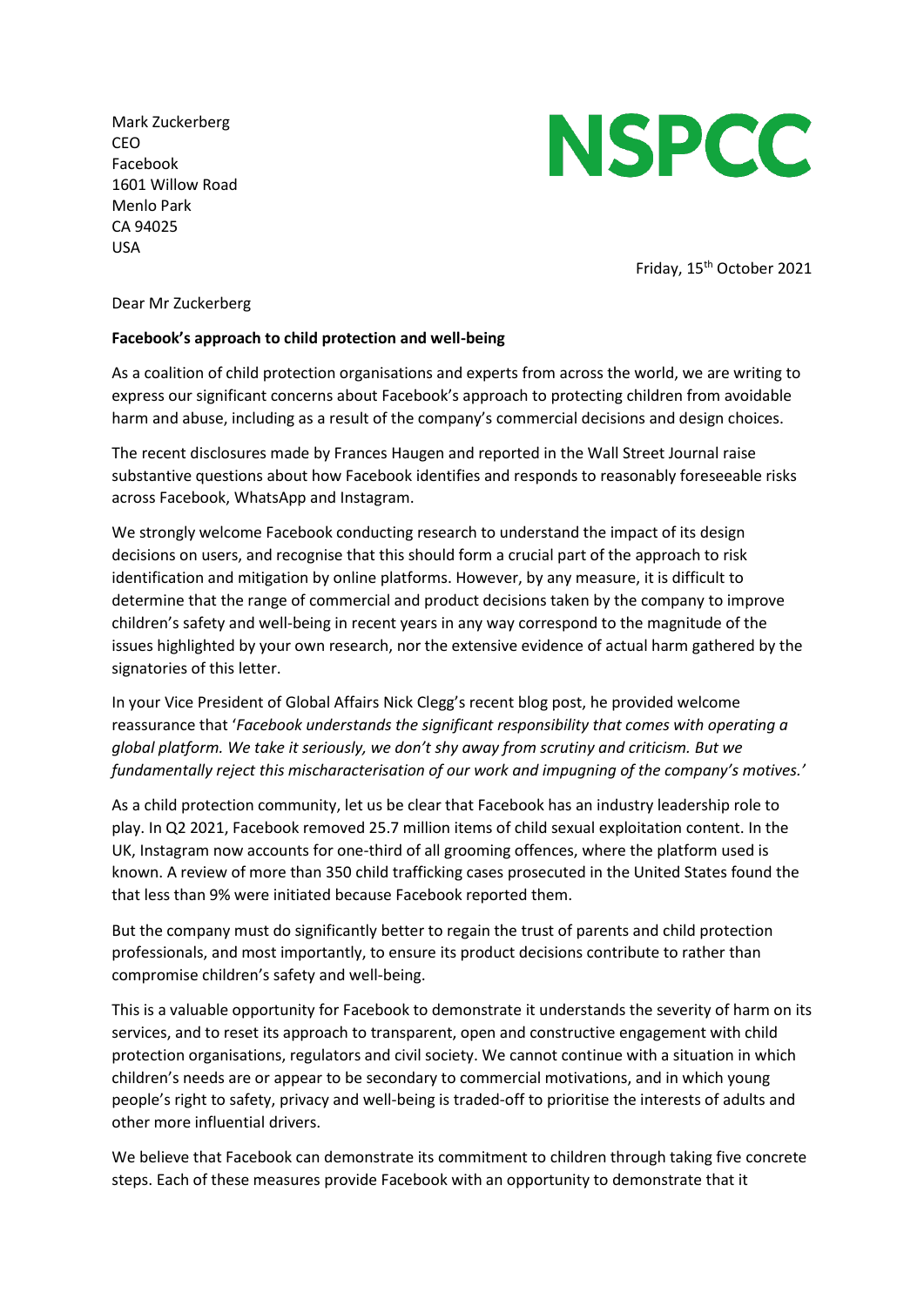understands the legitimate and substantive concerns about its approach to child protection, and that it intends to act with more transparency, integrity and a clear commitment to taking more childcentred product and design decisions in future.

We specifically call on Facebook to:

1. **Share its full research on children's mental health and well-being, and grant access to its data to independent researchers, civil society organisations and regulators:** the reported findings of Facebook's research into the negative mental health impacts of Instagram are hugely concerning. Reports suggest that your research finds that one in eight UK teenage girls who have experienced suicidal thoughts self-report this relates at least in part to their usage of Instagram.

Although Nick Clegg has described the findings as '*deliberately lop-sided*', the reality is that child protection experts should be able to judge for themselves. For that reason, we ask you to publish all relevant data on the impact of Facebook's services on children's mental health, and to do so in full.

More broadly you correctly state that *'research into the impact social media has on people is still relatively nascent and evolving, and that we need to rely on an ever-growing body of multi-method research and expert input.'* To that end, Facebook should develop a clear unambiguous strategy to provide access to its data sets across a wide plurality of independent researchers, child protection organisations and its regulators.

We cannot build an appropriately nuanced and evidence-based assessment of the risks and benefits of Facebook's services without it, and providing only selective evidence to datasets risks undermining confidence (and indeed raises concerns about the potential for a misleading or highly partial picture to be created.)

**2. Set out what research has been conducted on how Facebook's services and design choices contribute to child sexual abuse, and publish the findings:** while recent concerns have largely focused on the mental health impacts of children using Facebook's products, there are also substantive questions about what research has been undertaken to determine how Facebook's design choices contribute to the growing scale and complexity of child sexual abuse, including the production of self-generated images and grooming.

Facebook has a substantive industry leadership role to play to proactively detect and disrupt abuse; disrupt well-established grooming pathways that start on its services; and to ensure its sites are made fundamentally safer-by-design. Facebook should share information about what research it has conducted, which design choices have been identified as problematic, and what if any design changes have been made as a result.

3. **Publish Facebook's risk assessments:** we fully agree with Mr Clegg's assessment that it '*would be really worrisome if Facebook didn't do this sort of research in the first place'*. However, the most concerning aspect of Frances Haugen's disclosures is that once this research was undertaken, it appears there was a wholly insufficient response to fix the issues it raised and the data was not shared publicly.

It is essential that Facebook has an effective risk identification and mitigation strategy in place, but recent allegations reinforce our concerns about its overall effectiveness. One way in which our concerns could be addressed is through publishing the data protection impact assessment which you have recently produced to comply with the UK Children's Code.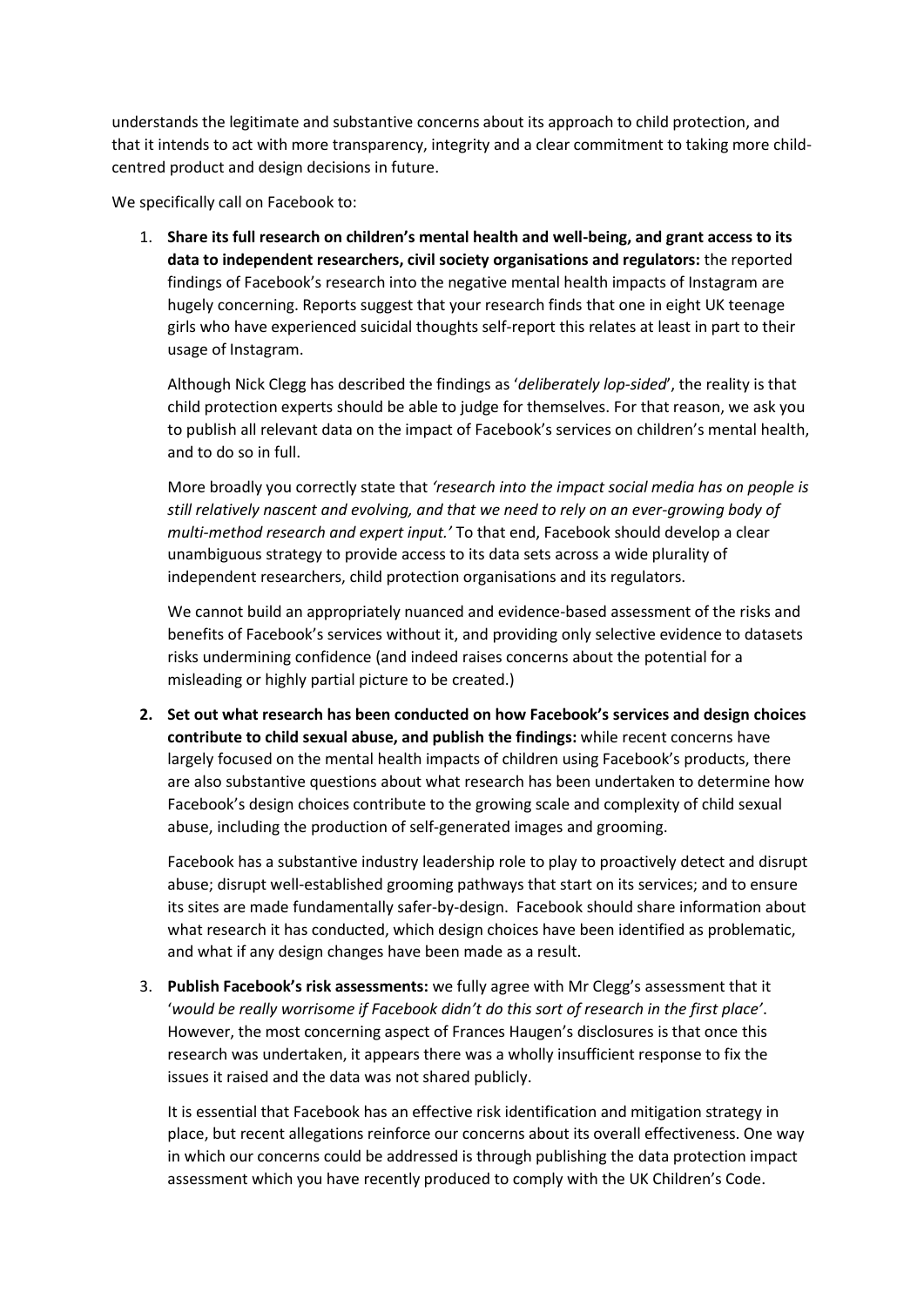Given that the Code requires Facebook to assess the specific risks of its services, and mitigate risks including but not limited to online grooming; harmful and inappropriate content; social anxiety, self-esteem issues, bullying and peer pressure, it is reasonable to conclude all such risks were subject to detailed research, and that these are captured in the impact assessment (along with a detailed sense of which design changes were required and made.)

4. **Provide transparency on Facebook's product reputational reviews**: The Wall Street Journal has reported that Facebook has put on hold work on new and existing products to conduct 'reputational reviews'. These will examine how Facebook may be criticised, and to ensure products don't adversely impact children. In a blog post last week, you said: *'I spent a lot of time reflecting on the kinds of experiences I want my kids and others to have online, and it's very important to me that everything we build is safe but good for kids.'*

While we welcome the decision to proceed with a review, we invite you to share more information on the objective, timings and scope of the reviews. In particular, we encourage you to be transparent about what criteria you intend to use to assess the impact of future product changes on children; whether this will be conducted and reviewed at Executive Board level; and which independent child safety organisations were consulted on the criteria, and will be invited to participate in the work.

5. **Review the child protection implications of end-to-end encryption:** we would particularly welcome clarification on whether the proposed rollout of end-to-end encryption is one of the product changes in scope of the reputational review.

Many of the signatories to this letter first wrote to you in February 2020 setting out our significant concerns about the impact of proceeding with end-to-end encryption before technical mitigations were developed and put in place. We reiterate our request that Facebook seeks to better balance the range of fundamental rights at stake, including children's safety and privacy, and that the company only proceeds once it can demonstrate that children's safety and well-being will not be compromised.

We were disappointed that Facebook's Board of Directors recommended shareholders voted against a proposal at this year's Annual General Meeting to assess the potential adverse impacts of proceeding with end-to-end encryption on children and young people, and on the company's reputation and social licence.

We call on you to reconsider this position. Facebook's responsibility should be geared towards protecting the needs of children and young people using its services, and an independent and transparent review would enable the company to take product decisions that demonstrably consider the best interests of children and young people; demonstrate a clear and unambiguous commitment to child safety; and build an awareness within Facebook that its welcome adoption of a human rights-based approach to product decisions is cognisant of one in three of global internet users being children.

We look forward to your constructive engagement on our concerns, and would be delighted to meet with you at the earliest opportunity to discuss them.

This letter is copied to Nick Clegg, VP of Global Affairs.

Yours Sincerely,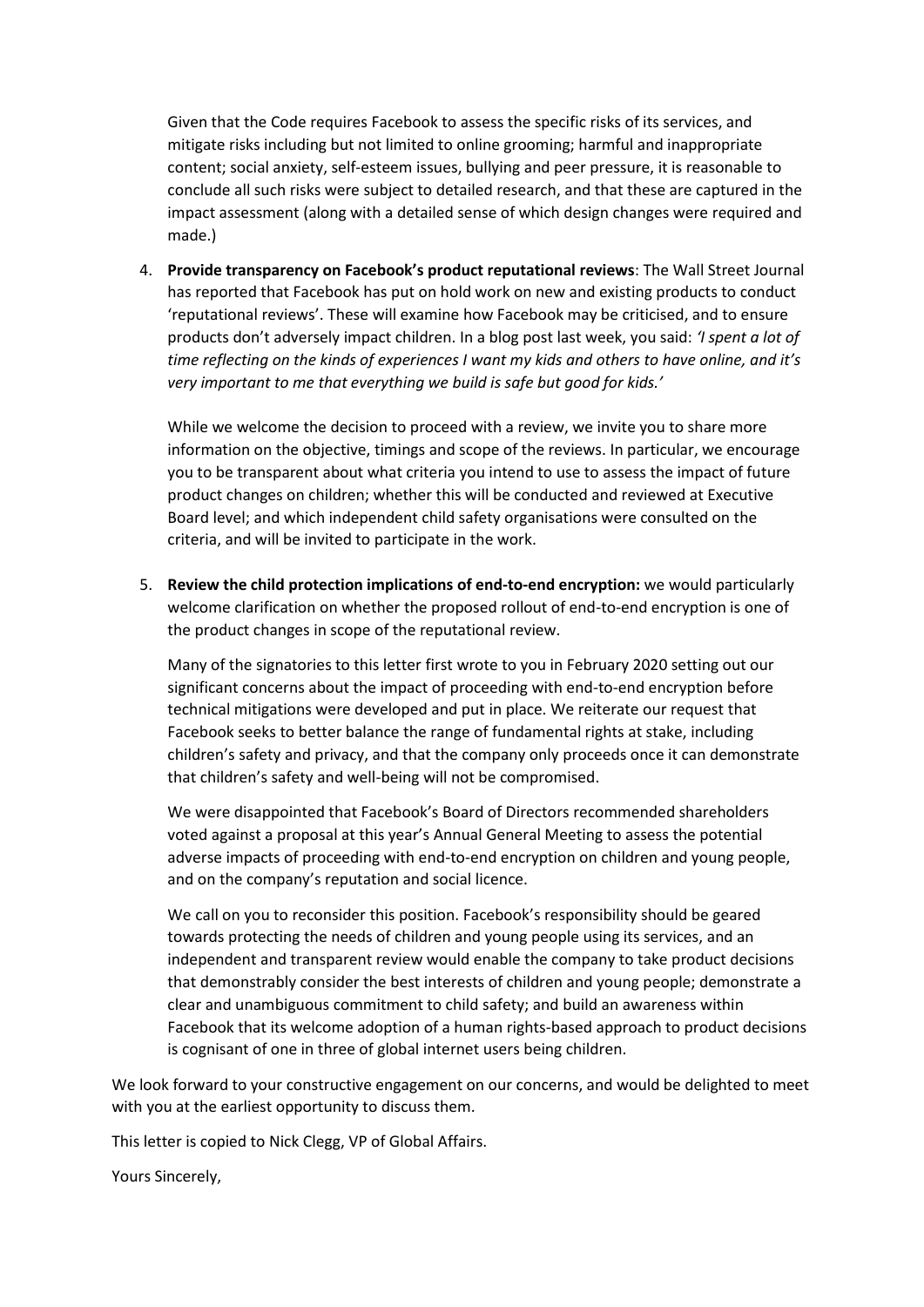## *The undersigned child protection organisations and experts from around the world:*

- Professor Warren Binford, W.H. Lea for Justice Endowed Chair in Pediatric Law, Ethics & Policy University of Colorado (Affiliation for Informal Purposes Only)
- John Carr, OBE Children's Charities' Coalition on Internet Safety
- Professor Julia Davidson OBE Child Protection Expert
- Professor Hany Farid University of California, Berkeley
- Professor Sonia Livingstone OBE, FBA, FAcSS, FBPS, FRSA London School of Economics and Political Science
- Dr Elena Martellozzo, Associate Professor in Criminology Middlesex University, Centre for Abuse and Trauma Studies
- Abhilash Nair, Senior Lecturer in Internet Law Aston University, Birmingham
- Dr Michael Salter, Scientia Associate Professor of Criminology University of New South Wales Sydney





**Missing** 

**Europe** 

**Children** 

Albania



Australia

**IFYS** 



**Austria** 





**eCHILDHOOD®**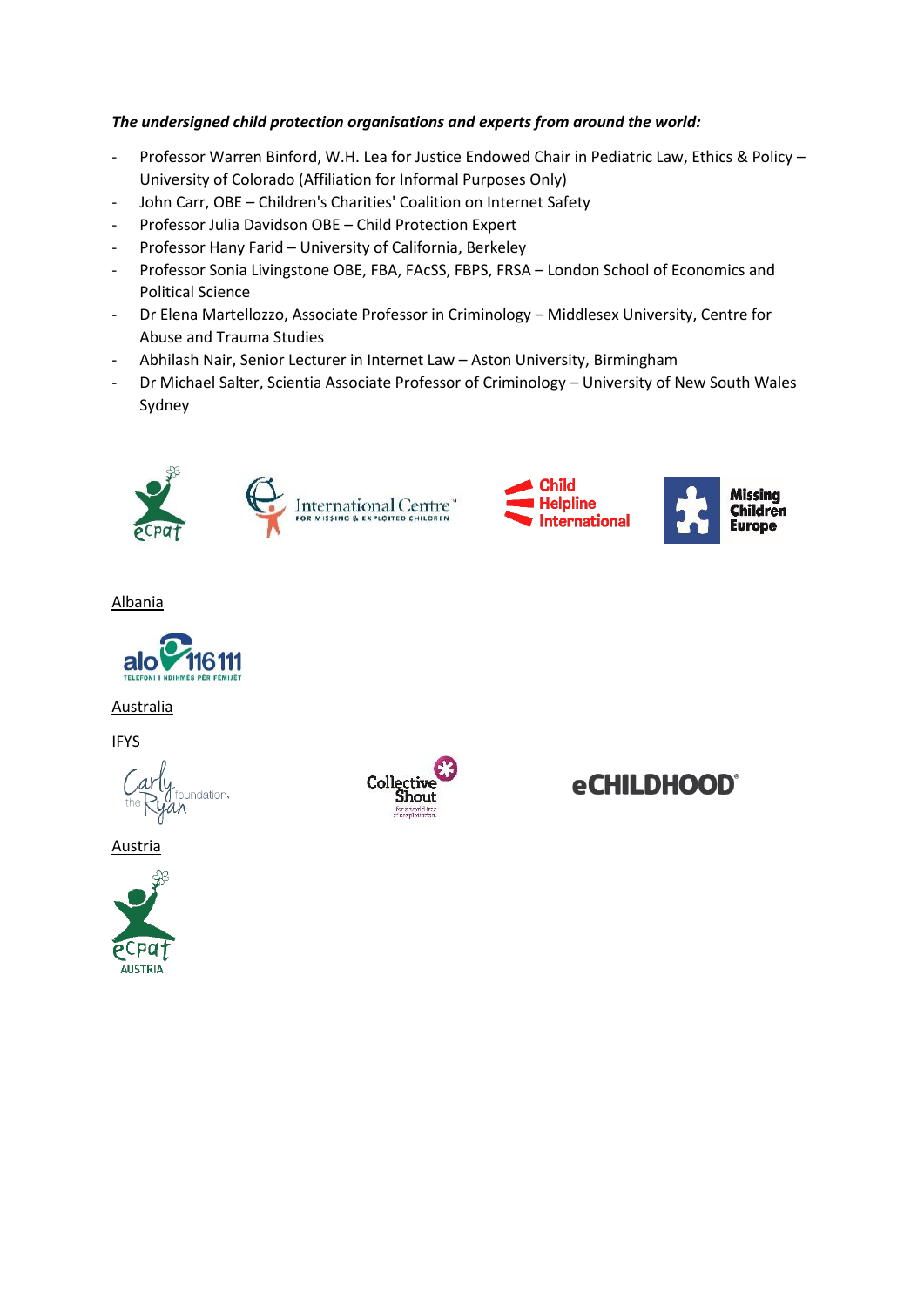Bulgaria

National Network for Children



ARC FUND





Canada



Columbia



## **Cyprus**



**Finland** 



Suojellaan Lapsia<br>Protect Children

**France** 



**Germany** 



Hong Kong

DotKids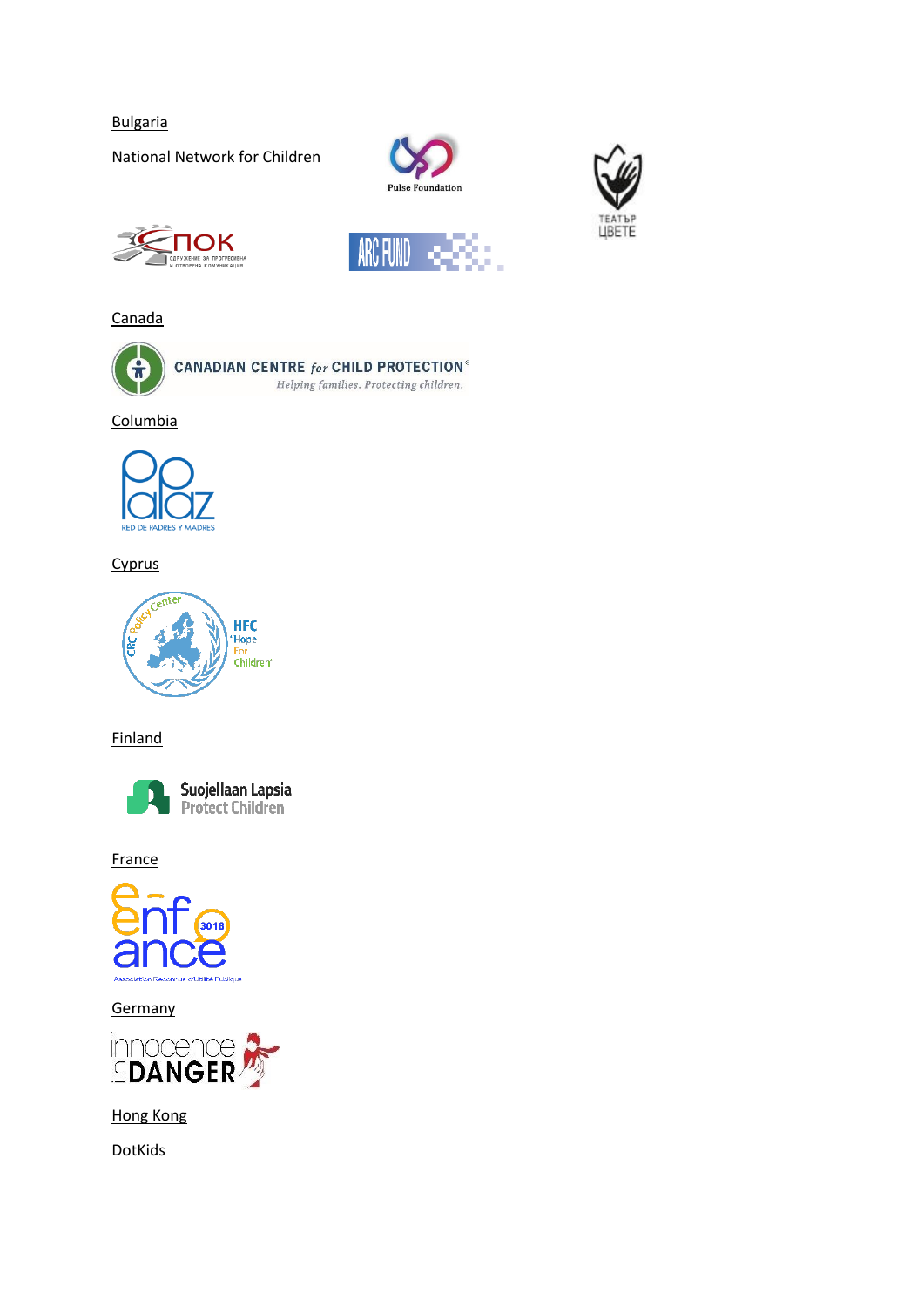**Ireland** 





**Italy** 



Malta



Netherlands



Poland



**Portugal** 



**Slovakia** 



**Slovenia** 



**Sweden**